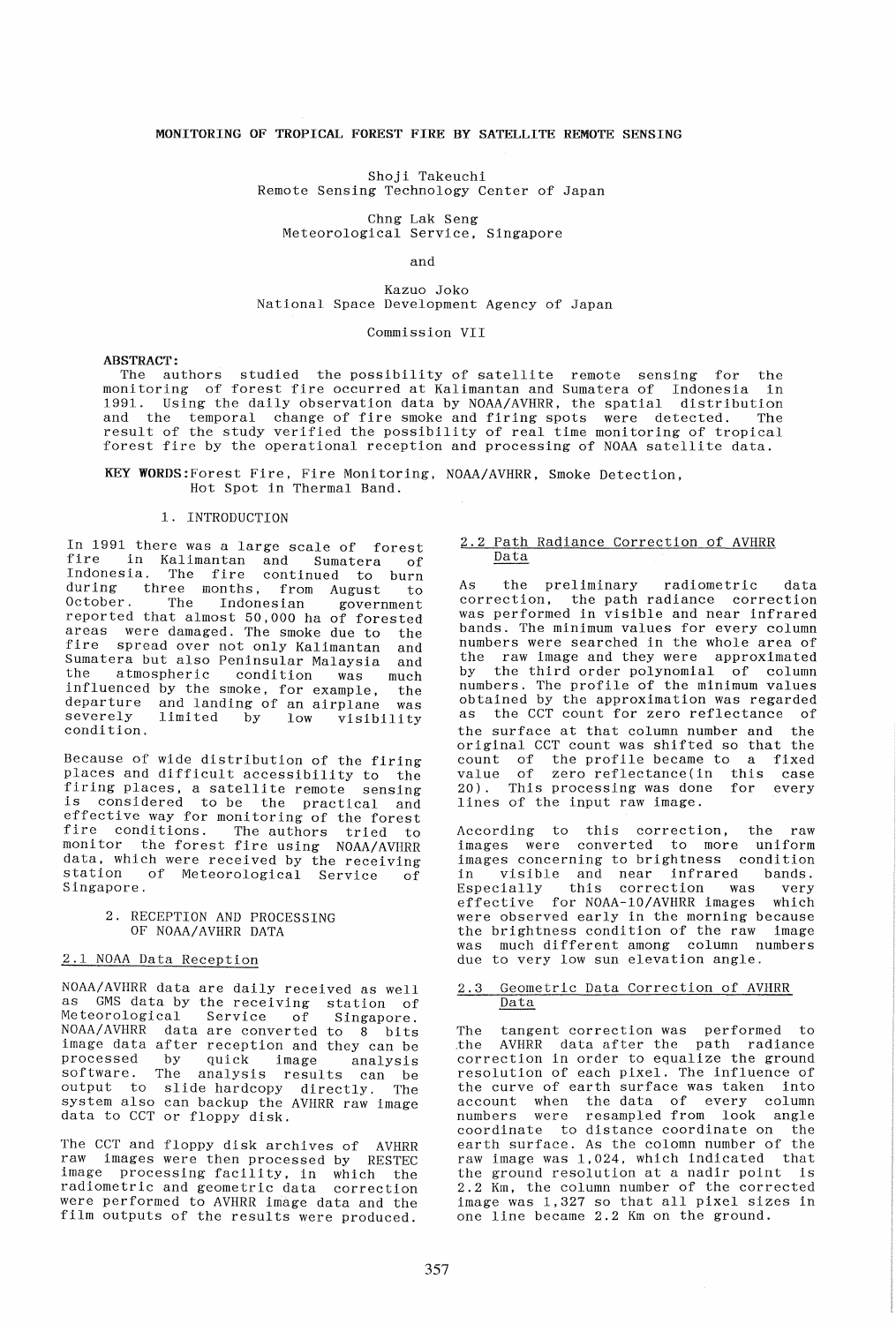### 3. ANALYSIS OF AVHRR IMAGES FOR FIRE MONITORING

## 3.1 Detection of Smoke by Forest Fire

The smoke pattern due to the fire was detected using the combination of channel-1(visible-VIS) , channel-2(near infrared-IR1) and channel-4(thermal infrared(11 pm)-IR3) of AVHRR data. The reflection of smoke in visible and near infrared region is very high as well as that of cloud. However. in thermal infrared region(IR3), the smoke can be hardly detected because of its small liquid water content and low elevation. On the other hand, the cloud<br>can be clearly detected because the can be clearly detected because the elevation of most cloud is very high and this causes very low surface temperature of the cloud. As the CCT count in thermal infrared bands of AVHRR images corresponds to temperature reversely, the clouds are detected as bright(white) patterns in IR3 of AVHRR images.

Therefore. the combination of VIS,IR1 and IR3 can discriminate the smoke pattern from cloud, land and ocean. For example. by the color composite in which VIS correspond to Red, IR1 to Green and IR3 to Blue respectively, the smoke can be detected as yellow color, on the other hand the cloud is colored as white or blue white by the same color composite.

Because there exists sometimes low elevation cloud or fog, the smoke detection described above does not always succeed. In this case, it is necessary to<br>consider the difference of the shape consider the difference of the between smoke and cloud/fog.

# 3.2 Detection of Hot Spot by Forest Fire

The places where the surface temperature became high due to the fire (Hot Spots) were detected using channel-3(thermal  $infrared(3.7 \mu m)-IR2)$ . Fig.1 shows the examples of the dump list of IR2 observed at night time. The high temperature region are discriminated by the CCT count lower

than about 150 because the CCT count in sea water is just around 150, which is considered to be the highest temperature object at night time except high density urban areas. The extreme example of the CCT count at the hot spots is below 10, which suggests that the surface temperature is higher than that of ocean more than 50 degrees.

# 4. RESULTS OF MONITORING BY AVHRR DATA

Total eighteen temporal data of NOAA/AVHRR were used for monitoring of conditions in Kalimantan and Sumatera. Fig.2 shows the map of the test site covered by AVHRR data. For the comparison with the results of image analysis, wisibility observation data were investigated in Kalimantan, Sumatera and Singapore. The points shown as K1 to K4 and S1 to S3 in Fig.2 indicates the observation points of visibility in Kalimantan and Sumatera respectively.

## 4.1 Results of the Analysis of AVHRR Temporal Images

(1) Smoke conditions in Kalimantan

The earliest image was taken on Aug. 31. In the color composite image(VIS-R, IR1-G and IR3-B), yellow smoke patterns spread over almost whole area of West-Kalimantan, which suggested that the forest fire had expanded already almost in the whole areas of West-Kalimantan. In the second image taken on Sep. 18, the smoke distribution concentrated in the east side of West-Kalimantan, the north of Banjarmasin, and also the smoke rose up from several points in East-Kalimantan and from the west coast line of Kalimantan.

In the third image taken on Sep.30, The smoke distributions were almost same as those of the image on Sep.18, however, the amount of the smoke was increased than before, which suggested the fire power became more strong.

|  |  |  |  |  |  |  |  |  |  |  |  |  |  | + 162 172 174 176 178 176 177 174 176 178 177 174 168 172 182 183 183 181 181 174 164 158 457 457 457 458 167 458 167 456 168           |  |
|--|--|--|--|--|--|--|--|--|--|--|--|--|--|-----------------------------------------------------------------------------------------------------------------------------------------|--|
|  |  |  |  |  |  |  |  |  |  |  |  |  |  | + 161 175 175 174 177 177 176 175 179 183 183 169 158 139/116] 176 179 181 181 181 166 166'166'166'166'167 166'166'166                  |  |
|  |  |  |  |  |  |  |  |  |  |  |  |  |  | + 176 177 177 176 173 173 166 167 169 171 154 154 57 87 160 173 174 182 182 180 179 (187 187 1856 1561 156 157 187 157 187              |  |
|  |  |  |  |  |  |  |  |  |  |  |  |  |  | + 175 177 178 178 170 169 166 171 134 164 166 51 107 172 9 170 175 176 182 180 179 162 158 157 156 156 158 157 156                      |  |
|  |  |  |  |  |  |  |  |  |  |  |  |  |  | +  177 178 174 176 175 171 164 157 140 165 162) 12∮166 175 173 173 173 143 167 180 177 171 166 $\lambda$ \$7 1⁄57/187 1⁄58/187 1⁄58/187 |  |
|  |  |  |  |  |  |  |  |  |  |  |  |  |  | + 178 180 174 168 143 158 151 158 151 164 740 180 173 175 174 174 174 157 161 167 154 170 169 1621122 156 1521160 160 161               |  |
|  |  |  |  |  |  |  |  |  |  |  |  |  |  | + 175 179 181 170 168 158 150 157/144 106/156 175 175 176 176 175 176 121 158 172 168 176 169 167 172 169 168 170 171 166               |  |
|  |  |  |  |  |  |  |  |  |  |  |  |  |  | + 182 181 181 171 171 163 157 (130 (159 176 177 177 176 176 174 174 173 146 166 175 180 171 171 (129) 172 177 182 181 181 172           |  |
|  |  |  |  |  |  |  |  |  |  |  |  |  |  | + 179 178 179 172 166 162 170 161 10 182 176 178 178 178 178 176 164 167 174 169 171 137 159 145 108 144 179 184 183 177                |  |
|  |  |  |  |  |  |  |  |  |  |  |  |  |  | + 180 179 177 177 163 166 171 165 120 $^{-}$ 7 162 179 177 178 176 178 173 166 156 129 149 174 169 173 170 84 180 184 183 177           |  |
|  |  |  |  |  |  |  |  |  |  |  |  |  |  | 181 183 181 175 174 144 175 178 183 181 178 179 179 179 179 178 176 1776 1774 122 174 175 1776 1776 1778 183 1                          |  |
|  |  |  |  |  |  |  |  |  |  |  |  |  |  | + 176 176 179 177 169 169 156 (10)174 176 178 177 176 176 176 176 176 176 177 177 178 179 177 177 1775 174 175 175 182                  |  |
|  |  |  |  |  |  |  |  |  |  |  |  |  |  | + 1Z5 1Z5 179 177 174 164 174 149 174 176 178 179 175 179 151 177 176 175 175 176 177 178 177 176 175 175 177 174 179                   |  |
|  |  |  |  |  |  |  |  |  |  |  |  |  |  | + [ 6 . 3]158 164 178 179 176 164 174 175 175 176 178 179 134 179 177 177 177 177 177 177 177 178 177 176 177 176 175 175               |  |
|  |  |  |  |  |  |  |  |  |  |  |  |  |  | +  163 160  10  30 155 181 176 174 173 174 173 173 175 178 177 178 178 176 177 177 178 180 178 178 178 178 179 179 177 176              |  |
|  |  |  |  |  |  |  |  |  |  |  |  |  |  | + 143 114 85 3 179 181 182 178 150 172 172 111 105 171 177 178 178 176 177 176 177 177 177 178 178 179 179 179 179 177                  |  |
|  |  |  |  |  |  |  |  |  |  |  |  |  |  |                                                                                                                                         |  |
|  |  |  |  |  |  |  |  |  |  |  |  |  |  | + 176 176 181 182 178 179 178 180 176 186 189 167 182 147 172 181 180 176 177 176 177 178 178 177 177 178 178 179 178                   |  |
|  |  |  |  |  |  |  |  |  |  |  |  |  |  | + 176 177 178 179 178 180 180 172 182 178 186 189 188 191 176 179 180 176 177 176 175 177 177 177 178 177 178 177 178 177               |  |
|  |  |  |  |  |  |  |  |  |  |  |  |  |  | + 170 173 150 164 181 181 183 185 185 169 178 180 186 187 178 178 179 177 177 177 176 169 176 167 167 176 177 178 179 179               |  |

Fig.1 Example of dump list of channel-3 (3.7  $\mu$ m) of AVHRR data taken at night Example of damp first of channers (3.7  $\mu$ m) of Aviana data cancel as angles  $\mu$ are considered to be high temperature surface by the fire(hot spots) , and the hatched area indicates sea water.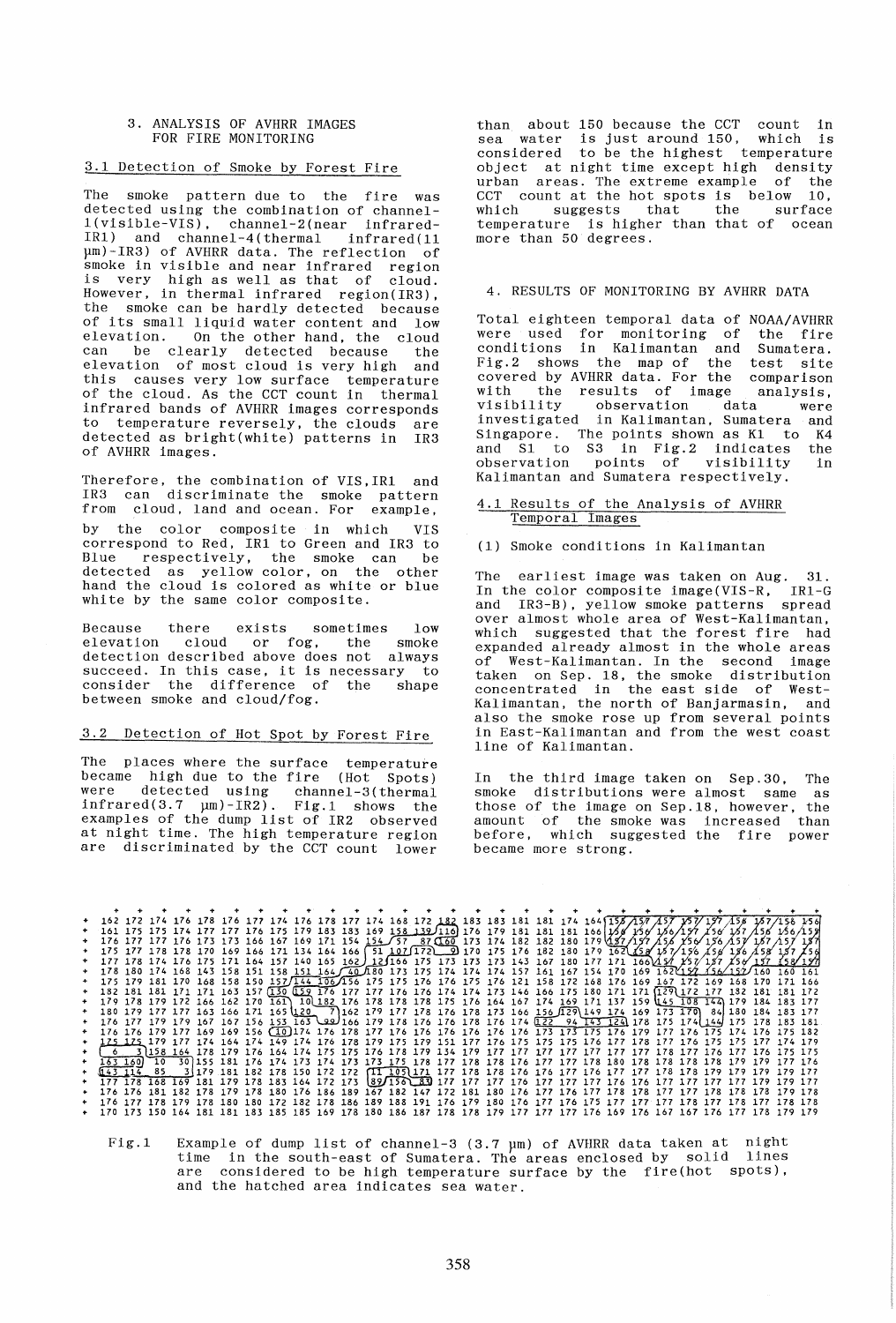The forth image taken on Oct.7 still indicated the similar smoke distribution and also indicated very strong fire power especially in the north of Banjarmasin. In the fifth image taken in early morning on Oct.8, the huge rising smoke came out from the north of Banjarmasin and spread to the north direction. This smoke pattern suggested that extreme violent fire occurred at a certain place in the north of Banjarmasin.

The sixth image was taken on Oct.17 and in this image only small distribution of smoke was seen in the north of smoke was seen in the north of<br>Banjarmasin, where very strong fires were<br>monitored from the previous images. This monitored from the previous images. This<br>image suggested that the fire became put image suggested that the fire became out or weak in almost Kalimanan at least oct.28, some extent of smoke pattern was<br>seen again in West-Kalimantan as well as seen again in West-Kalimantan as well in Sumatera, which suggested the fire became strong and expanded again in Kalimantan after Oct.17.

The AVHRR color composite images taken on<br>Sep.30, 0ct.7 and 0ct.8 are shown in 0ct.7 and 0ct.8 are shown Plate.1.

(2) Smoke conditions in Sumatera

In the earliest image taken on Aug.31 almost areas of Sumatera were covered by cloud. The second image taken on Sep.15 indicated that the fire smoke rose up from

several points near to Palembang. In the third image taken on Sep.23. the smoke distribution became wider than the distribution became wider than the<br>previous image and especially the fire expanded to the coastal areas in the south of Palembang.

In the forth image taken on Oct.4, the strong smoke rose up from the south-east coastal areas of Sumatera, which indicated that the fire continued to burn and became more strong since Sep.23 in the south-east coast of Sumatera. In the fifth and the sixth images taken on Oct.8 and 9 respectively the violent smoke patterns respectively the violent smoke patterns<br>rose up from the same regions of Sumatera,<br>which indicated the fire power in these which indicated the fire power in areas became maximum around these dates.

In the seventh image taken on Oct.13, only the south part of Sumatera was cloud free and this image indicated the fire still continued to burn in the south-east coast of Sumatera. In the eighth image taken on Oct.17 the smoke patterns were hardly seen, which suggested the fire became very weak or put out in almost areas of Sumatera. However, in the last image taken on Oct.28, the strong smoke patterns rose up again from the south-east of Sumatera, which indicated the fire still continued<br>to burn and became strong again as to burn and became strong again previously indicated in Kalimantan.

The AVHRR color composite image taken on Oct.8 is shown in Plate.1.



Fig.2 Test site for monitoring by NOAA/AVHRR data. The points of K1 to K4 Sl to S3 are the observation points of visibility for Kalimantan Sumatera respectively. and and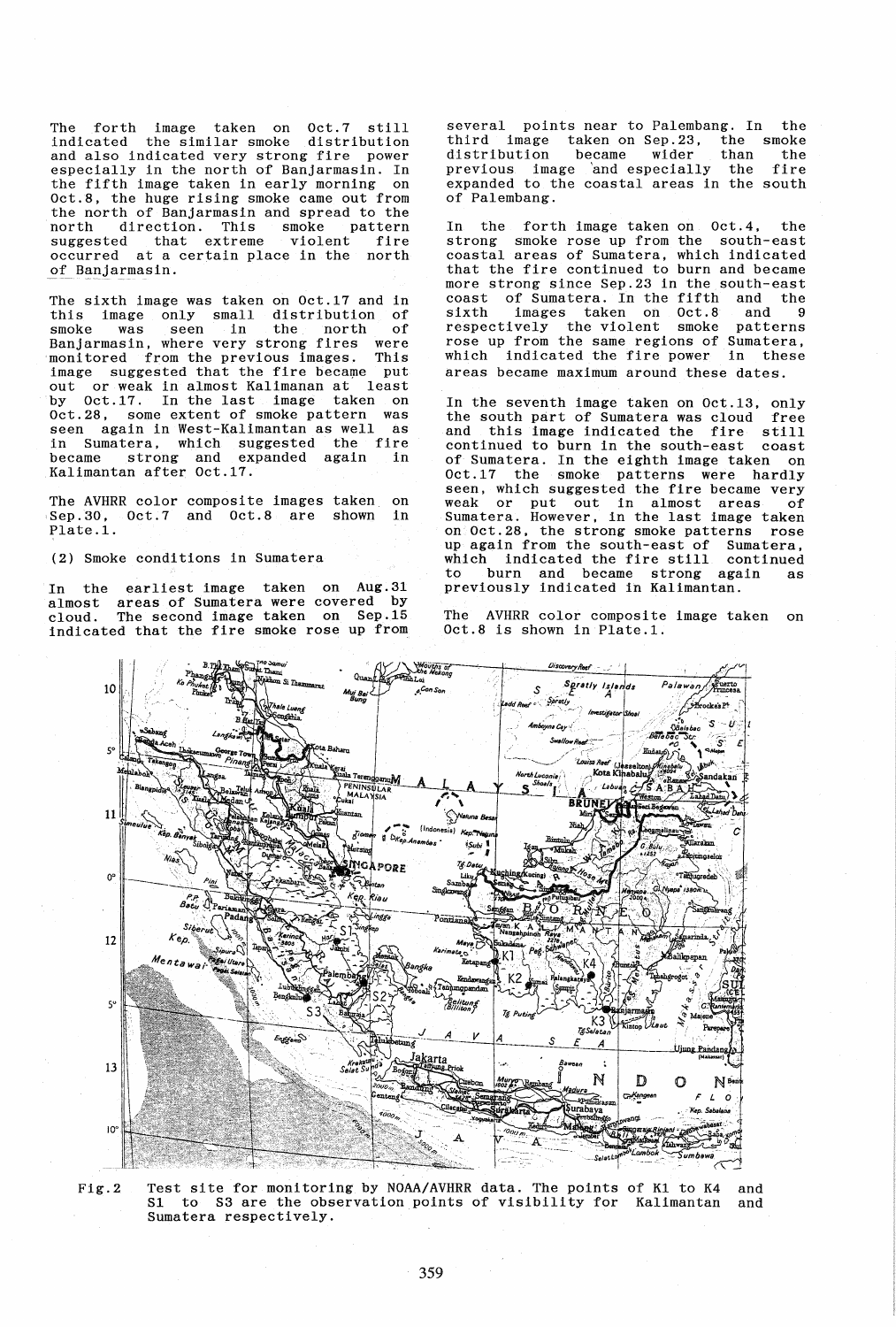# DISTRIBUTION OF SMOKE BY FOREST FIRE IN INDONESIA



Plate.l AVHRR color composite images using channel-l(visible). channel-2(near infrared) and channel-4(thermal infrared(11µm)) taken on Sep.30, Oct.7 and Oct.8 in Kalimantan and Sumatera.

# HOT SPOTS BY FOREST FIRE IN SOUTH-SUMATERA - NOAA/AVHRR THERMAL-IR(CH-3) IMAGES AT NIGHT TIME -



Plate.2 AVHRR channel-3(thermal infrared(3.7 µm)) images taken at night on Sep.30,  $0ct.7$  and  $0ct.8$  in the south area of Sumatara.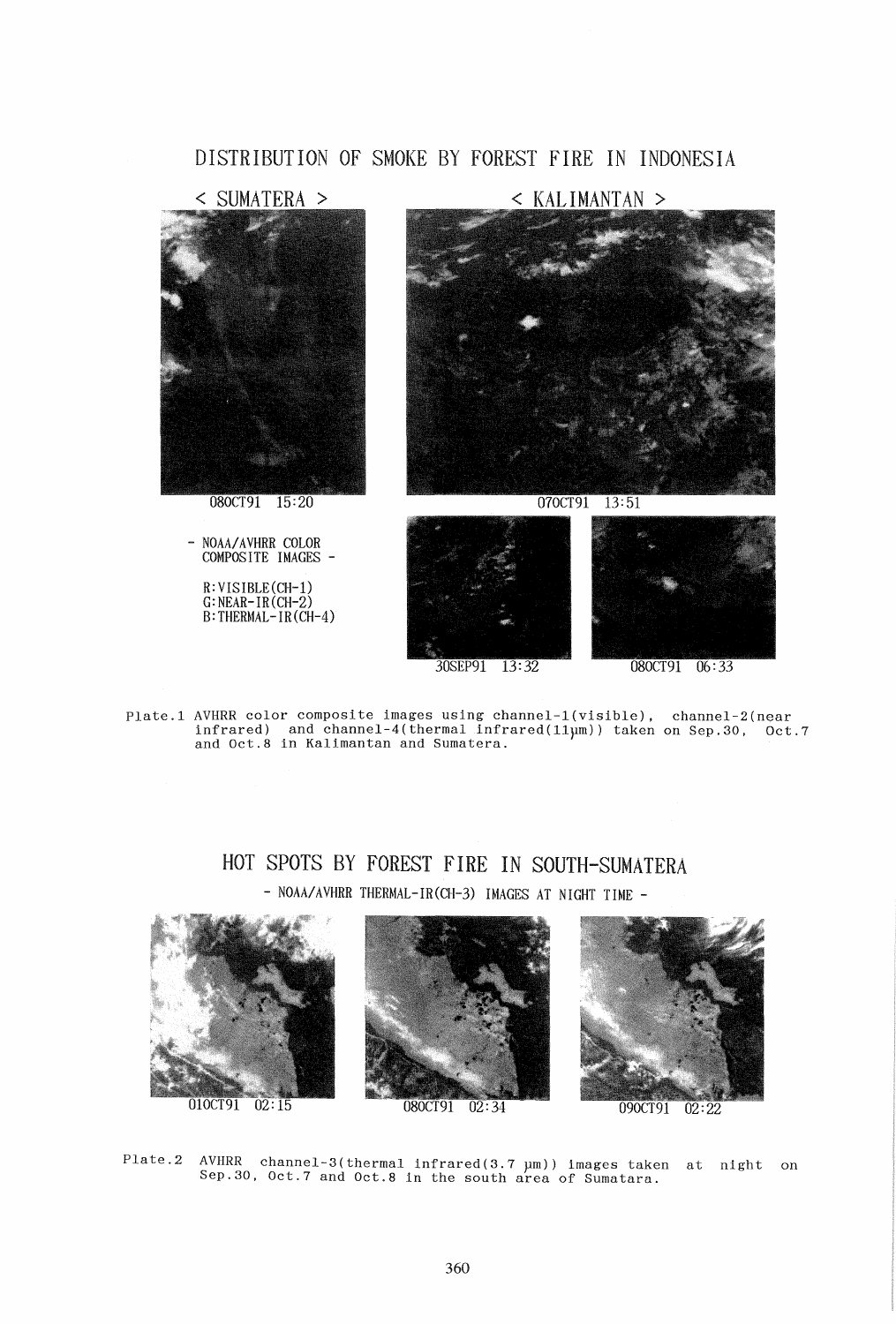## (3) Distribution of the hot spots

Total 6 temporal images of AVHRR channel-<br>3(IR2) at night time were used for at night time were used for<br>ng of the locations of the hot monitoring of the locations of the hot spots by the fire. The first image was taken at night on Sep.30, the second was<br>taken at night on Oct 4 and the third to taken at night on Oct.4, and the third to<br>sixth images were taken sequentially at sixth images were taken sequentially night from Oct.6 to 9.

In all images the hot spots were distributed in the south-east coast of Sumatera and the south coast line of West-<br>Kalimantan, although in Kalimantan the Kalimantan, although in Kalimantan detection of the hot spots in the inner<br>region were disturbed by cloud cover region were disturbed by cloud cover<br>except the image taken at night on Oct.4. except the image taken at night on In Sumatera the distribution of the hot spots were concentrated around Palembang and the extent of the hot spots was considered to be maximum at night on Oct.7.

on Oct.4 was available to investigate the hot the In kalimantan, only the image taken spot distribution in West-Kalimantan. hot spots more than 10 were observed in the north of Banjarmasin, where a violent rising pattern of the fire was observed from AVHRR image taken very smoke early in the morning on Oct.S.

The AVHRR IR2 images taken at night on Sep.30, Oct.7 and Oct.S in the south area of Sumatera are shown in Plate.2.

# 4.2 Comparison with Visibility Data

Fig.3 shows the daily change of visibility in Kalimantan, Sumatera and Singapore. The vertical axis means the square root of visibility in Km and the horizontal axis means date. In Kalimantan and Sumatera, the worst visibility data in day time



Daily changing patterns of visibility in Kalimanan, Sumatera and Fig.3 Singapore. The visibility in Kalimantan or in Sumatera was defined as<br>the worst visibility among the point of K1 to K4 or S1 to S3 in day time except rain and mist/fog conditions.